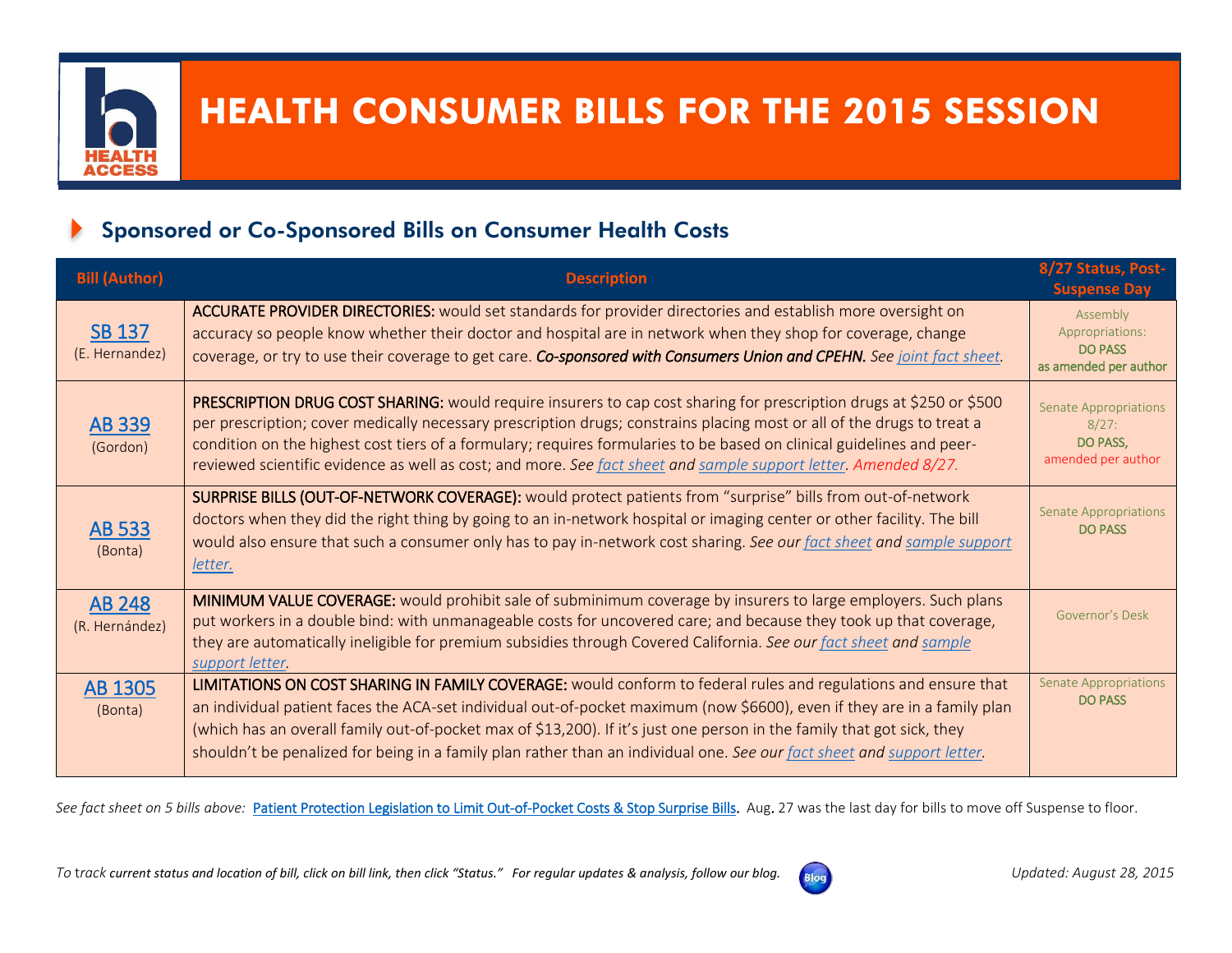# Priority Bills on Medi-Cal and Covered California

| <b>Bill (Author)</b>        | <b>Description</b>                                                                                                                                                                                                                                                                                                                                                                                                                                                                                                                                                                                                                                                                                                              | Status, Post 8/27                                                         |
|-----------------------------|---------------------------------------------------------------------------------------------------------------------------------------------------------------------------------------------------------------------------------------------------------------------------------------------------------------------------------------------------------------------------------------------------------------------------------------------------------------------------------------------------------------------------------------------------------------------------------------------------------------------------------------------------------------------------------------------------------------------------------|---------------------------------------------------------------------------|
| SB <sub>4</sub><br>(Lara)   | HEALTH CARE COVERAGE: IMMIGRATION STATUS. As amended, SB 4 would seek a Section 1332 waiver (a formal<br>request to the federal government), to allow all Californians, regardless of immigration status, to purchase coverage<br>through Covered California with their own money. A waiver is needed so that Covered California can offer California<br>qualified health plans that are look-alike plans, identical in every respect to the products offered on Covered California,<br>with the same insurance market rules that currently apply to Covered California products. This bill no longer expands<br>Medi-Cal eligibility for all adults regardless of immigration status—that provision has been moved into SB 10. | <b>Assembly Appropriations</b><br>DO PASS,                                |
| <b>SB 10</b><br>(Lara)      | HEALTH CARE COVERAGE: IMMIGRATION STATUS (formerly "Governor's Office of New Americans"): would expand Medi-<br>Cal to all low-income adults in Medi-Cal regardless of immigration status, building on California's well-established<br>tradition of covering some immigrant populations in Medi-Cal who are excluded from federal programs. This bill is<br>"parked" until January 2016 as a 2-year bill.                                                                                                                                                                                                                                                                                                                      | Assembly Rules (to be<br>taken up again Jan. 2016)                        |
| <b>SB 33</b><br>(Hernandez) | MEDI-CAL ESTATE RECOVERY: would limit estate recovery in Medi-Cal to the federally required minimum of long-term<br>care services. Would also eliminate recovery from the estate of a surviving spouse of a deceased Medi-Cal beneficiary,<br>and require DHCS to provide claims detail information free of charge to Medi-Cal beneficiaries limited to the homes<br>less than average value. Sponsored by WCLP and CANHR.                                                                                                                                                                                                                                                                                                      | <b>Assembly Appropriations</b><br><b>DO PASS</b><br>As amended per author |
| <b>SB 260</b><br>(Monning)  | MEDI-CAL COUNTY ORGANIZED HEALTH SYSTEM PLANS: would provide the 1.9 million consumers in County Organized<br>Health System (COHS) plans with the same level of consumer protections as consumers in other Medi-Cal managed<br>care plans and other health plans regulated by the Knox-Keene Act. Sponsored by WCLP.                                                                                                                                                                                                                                                                                                                                                                                                            | <b>Assembly Appropriations</b><br><b>DO PASS</b>                          |
| AB 1102<br>(Santiago)       | HEALTH CARE COVERAGE : MEDI-CAL ACCESS PROGRAM-DISCLOSURES: would require the Department of Health Care<br>Services to provide notice of the availability of coverage through the Major Risk Medical Insurance Program and<br>Covered California for those rejected for coverage by the Medi-Cal program, including what used to be called Access<br>for Infants and Mothers.                                                                                                                                                                                                                                                                                                                                                   | <b>Senate Appropriations:</b><br><b>DO PASS</b>                           |
| AB 1114<br>(Bonilla)        | HEALTHCARE ELIGIBILITY AND ENROLLMENT: would clarify that Medi-Cal and Covered California renewal forms and<br>notices must be translated into the thirteen Medi-Cal threshold languages. Sponsored by WCLP. Amended 8/27 to<br>narrow translated materials to applications, renewal material, and notices of action.                                                                                                                                                                                                                                                                                                                                                                                                           | <b>Senate Appropriations</b><br>DO PASS, AMENDED                          |
| AB 1117<br>(Garcia)         | MEDI-CAL VACCINATION RATES: would bring additional resources to the health care system to help improve<br>California's relatively low vaccination rates for 2-year-olds.                                                                                                                                                                                                                                                                                                                                                                                                                                                                                                                                                        | <b>Senate Appropriations</b><br><b>HELD</b>                               |

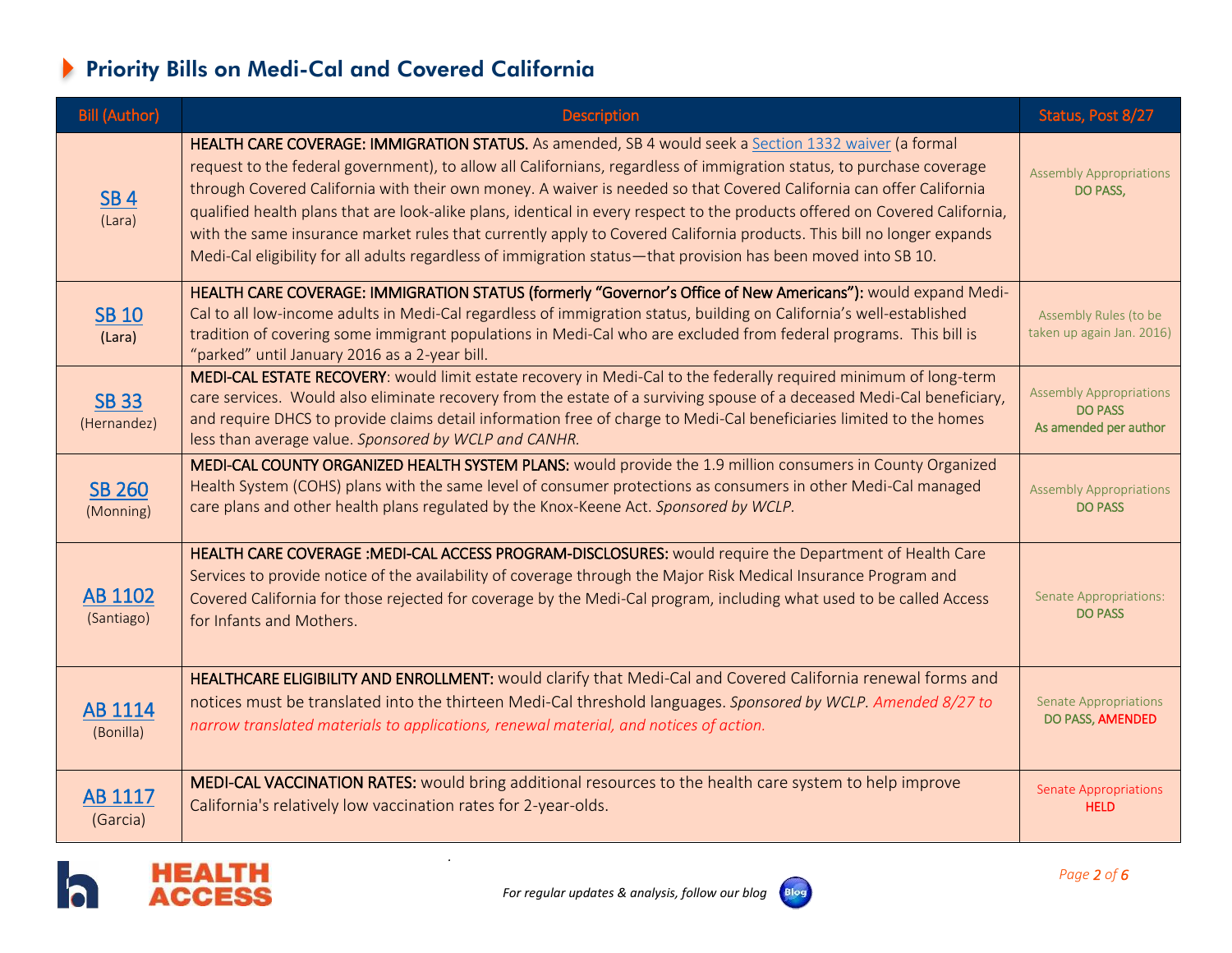

### **Transparency**

| <b>SB 125</b><br>(Hernandez) | HEALTH CARE COVERAGE AND CHBRP: would expand the scope of work for the California Health Benefits Review<br>Program to include legislation that impacts health insurance benefit design, cost sharing, premiums, and other health<br>insurance topics. This bill as written is too broad and should be narrowed. Support if amended.                                                                                                                                                                                                                      | <b>Signed by Governor</b>                          |
|------------------------------|-----------------------------------------------------------------------------------------------------------------------------------------------------------------------------------------------------------------------------------------------------------------------------------------------------------------------------------------------------------------------------------------------------------------------------------------------------------------------------------------------------------------------------------------------------------|----------------------------------------------------|
| <b>SB 546</b><br>(Leno)      | RATE REVIEW: would bring greater transparency to health care premium rate setting for large purchasers and require<br>prior approval of premium increases that exceed specified thresholds. SB 546 would also encourage rate increases in<br>the large employer market to be more aligned with rates for large purchasers and active negotiators such as CalPERS<br>and Covered California, and with the individual and small employer markets where rate review already exists.<br>Sponsored by Teamsters, UNITE HERE & the California Labor Federation. | <b>Assembly Appropriations</b><br>DO PASS, AMENDED |
| AB 1073<br>(Ting)            | PHARMACY PRESCRIPTION DRUG LABELS: would require translation of labels for prescription medications.                                                                                                                                                                                                                                                                                                                                                                                                                                                      | Senate 3rd Reading                                 |

#### **Access**

| <b>SB 147</b><br>(Hernandez) | FEDERALLY QUALIFIED HEALTH CENTERS: would require the department to authorize a 3-year APM pilot project for<br>FQHCs that would be implemented in any county and FQHC willing to participate. Under the APM pilot project,<br>participating FQHCs would receive capitated monthly payments for each Medi-Cal managed care enrollee assigned to<br>the FQHC in place of the wrap-around, fee-for-service per-visit payments from the department. | <b>Assembly Appropriations</b><br><b>DO PASS</b> |
|------------------------------|--------------------------------------------------------------------------------------------------------------------------------------------------------------------------------------------------------------------------------------------------------------------------------------------------------------------------------------------------------------------------------------------------------------------------------------------------|--------------------------------------------------|
| <b>SB 388</b><br>(Mitchell)  | SUMMARY OF BENEFITS AND COVERAGE: SOLICITATION & ENROLLMENT: would add the federally required SBC to the<br>documents that must be translated into threshold languages for commercial coverage offered by health plans and<br>insurers.                                                                                                                                                                                                          | <b>Assembly Appropriations</b><br><b>DO PASS</b> |
| <b>AB 366</b><br>(Bonta)     | MEDI-CAL PROVIDER REIMBURSEMENT RATES: would require enhanced monitoring of Medi-Cal provider<br>reimbursement rates.                                                                                                                                                                                                                                                                                                                            | <b>Senate Appropriations</b><br><b>HELD</b>      |



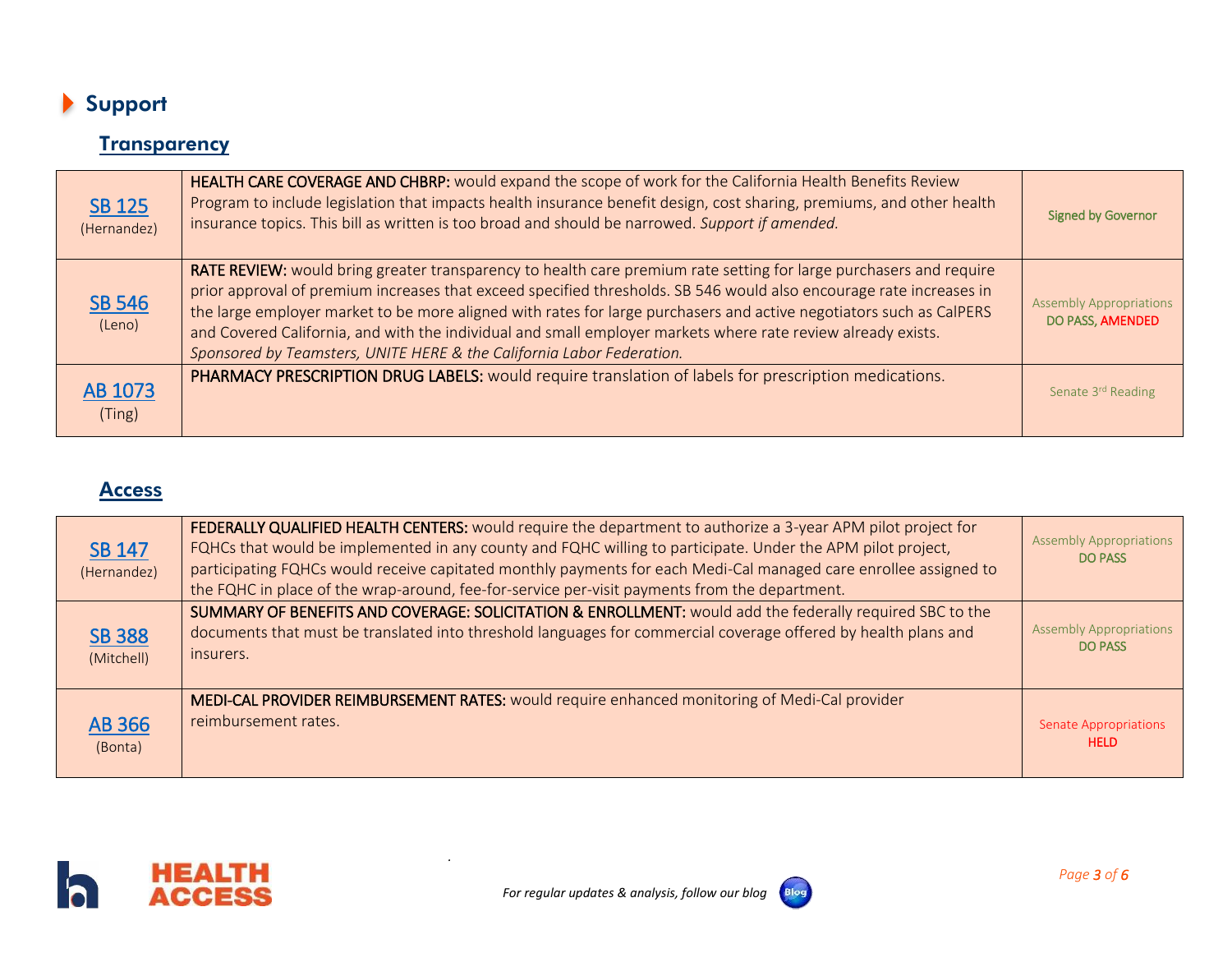| AB 635<br>(Atkins)         | MEDI-CAL INTERPRETATION SERVICES: would require the department to seek federal funding to establish a program to<br>provide and reimburse for certified medical interpretation services, except sign language interpretation services, to<br>Medi-Cal beneficiaries who are limited English proficient.                                                              | <b>Senate Appropriations</b><br><b>DO PASS</b>   |
|----------------------------|----------------------------------------------------------------------------------------------------------------------------------------------------------------------------------------------------------------------------------------------------------------------------------------------------------------------------------------------------------------------|--------------------------------------------------|
| AB 1231<br>(Wood)          | MEDI-CAL: NON-MEDI-CAL TRANSPORTATION: would add non-medical transportation to the schedule of benefits under<br>the Medi-Cal program. Sponsored by WCLP. Amended per author.                                                                                                                                                                                        | <b>Senate Appropriations</b><br>DO PASS, AMENDED |
| AB 1299<br>(Ridley-Thomas) | MEDI-CAL: FOSTER CHILDREN: would declare the intent of the Legislature to ensure that foster children who are placed<br>outside of their county of original jurisdiction, are able to access mental health services in a timely manner consistent<br>with their individualized strengths and needs and the requirements of EPSDT program standards and requirements. | <b>Senate Appropriations</b><br><b>HELD</b>      |

## Consumer Protections

| <b>SB 43</b><br>(Hernandez) | <b>ESSENTIAL HEALTH BENEFITS:</b> would extend the sunset on Essential Health Benefits (EHB) and revisit the definition of<br>EHB in light of recent federal guidance on habilitative services for developmentally disabled.                                                                                                                                                                                                                                                                                                                                                   | <b>Assembly Appropriations</b><br><b>DO PASS</b> |
|-----------------------------|--------------------------------------------------------------------------------------------------------------------------------------------------------------------------------------------------------------------------------------------------------------------------------------------------------------------------------------------------------------------------------------------------------------------------------------------------------------------------------------------------------------------------------------------------------------------------------|--------------------------------------------------|
| SB 675<br>(Liu)             | FAMILY CAREGIVERS: would require a hospital and any health facility that provides inpatient medical rehabilitation<br>services to take specified actions relating to family caregivers, including, among others, notifying the family caregiver<br>when the person to whom care is provided will be discharged to another facility or to home and providing an<br>explanation and live instruction of care that the family caregiver will be providing.                                                                                                                        | <b>Assembly Consent</b><br>Calendar              |
| <b>AB 389</b><br>(Chau)     | HOSPITALS & LANGUAGE ASSISTANCE: would require a general acute care hospital to post its policy for providing<br>language assistance services to limited-English proficient (LEP) individuals on their website. This bill would also require<br>hospitals to submit electronically their language assistance plans to the Office of Statewide Health Planning and<br>Development (OSHPD) and would require both OSHPD and the Department of Public Health (DPH) to post the hospital<br>language assistance policies on their website. Amended 8/27 to omit OSHPD requirement. | <b>Senate Appropriations</b><br>DO PASS, AMENDED |

## Tobacco-Related (Special Session on Medi-Cal Financing) Bills-ASSEMBLY



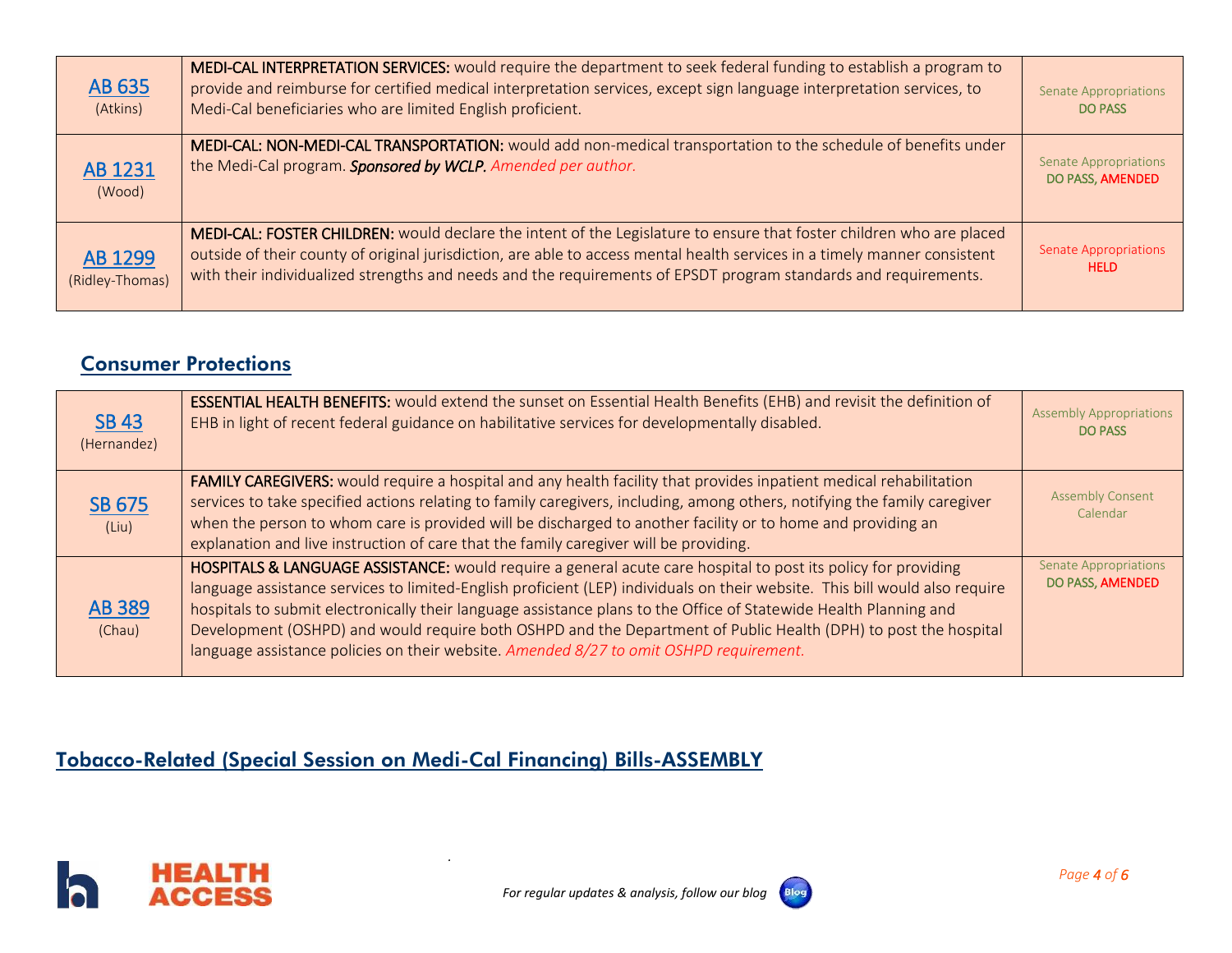| $ABX2-6$<br>(Cooper)        | E-Cigarettes: would add E-cigarettes to existing tobacco products definition.                                                                                                                                                                                                  | Committee on Finance                                                                         |
|-----------------------------|--------------------------------------------------------------------------------------------------------------------------------------------------------------------------------------------------------------------------------------------------------------------------------|----------------------------------------------------------------------------------------------|
| $ABX2-7$<br>(Stone)         | <b>SMOKING IN THE WORKPLACE:</b> would close loopholes in smoke-free workplace laws, including hotel lobbies, small<br>businesses, employee break rooms, and tobacco retailers.                                                                                                | Committee on Finance<br>(passed Assembly Public<br>Health & Developmental<br>Services 8/25)  |
| <b>ABX2-8</b><br>(Wood)     | <b>INCREASING SMOKING AGE:</b> would increase the age of sale for tobacco products to age 21.                                                                                                                                                                                  | Committee on Finance<br>(passed Assembly Public<br>Health & Developmental<br>Services 8/25)  |
| <b>ABX2-9</b><br>(Thurmond) | <b>TOBACCO USE PROGRAMS:</b> would require all schools to be tobacco free.                                                                                                                                                                                                     | Committee on Finance<br>(passed Assembly Public<br>Health & Developmental<br>Services 8/25)  |
| ABX2-10<br>(Bloom)          | <b>LOCAL TOBACCO TAXES:</b> would allow local jurisdictions to tax tobacco.                                                                                                                                                                                                    | <b>Assembly Floor</b><br>(passed Assembly Public<br>Health & Developmental<br>Services 8/25) |
| ABX2-11<br>(Nazarian)       | CIGARETTE AND TOBACCO LICENSING: would establish an annual Board of Equalization (BOE) tobacco licensing fee<br>program.                                                                                                                                                       | Committee on Finance<br>(passed Assembly Public<br>Health & Developmental<br>Services 8/25)  |
| ABX2-16<br>(Bonta/Thurmond) | PUBLIC HEALTH: CIGARETTE & TOBACCO PRODUCTS: E-CIGARETTES; TAXES; CA HEALTH CARE, RESEARCH &<br>PREVENTION: Raises the state tobacco tax by \$2, adds electronic cigarettes to the list of taxable tobacco products and<br>dedicates revenues to prevention and public health. | <b>Assembly Floor</b>                                                                        |

## Tobacco-Related (Special Session on Medi-Cal Financing) Bills-SENATE